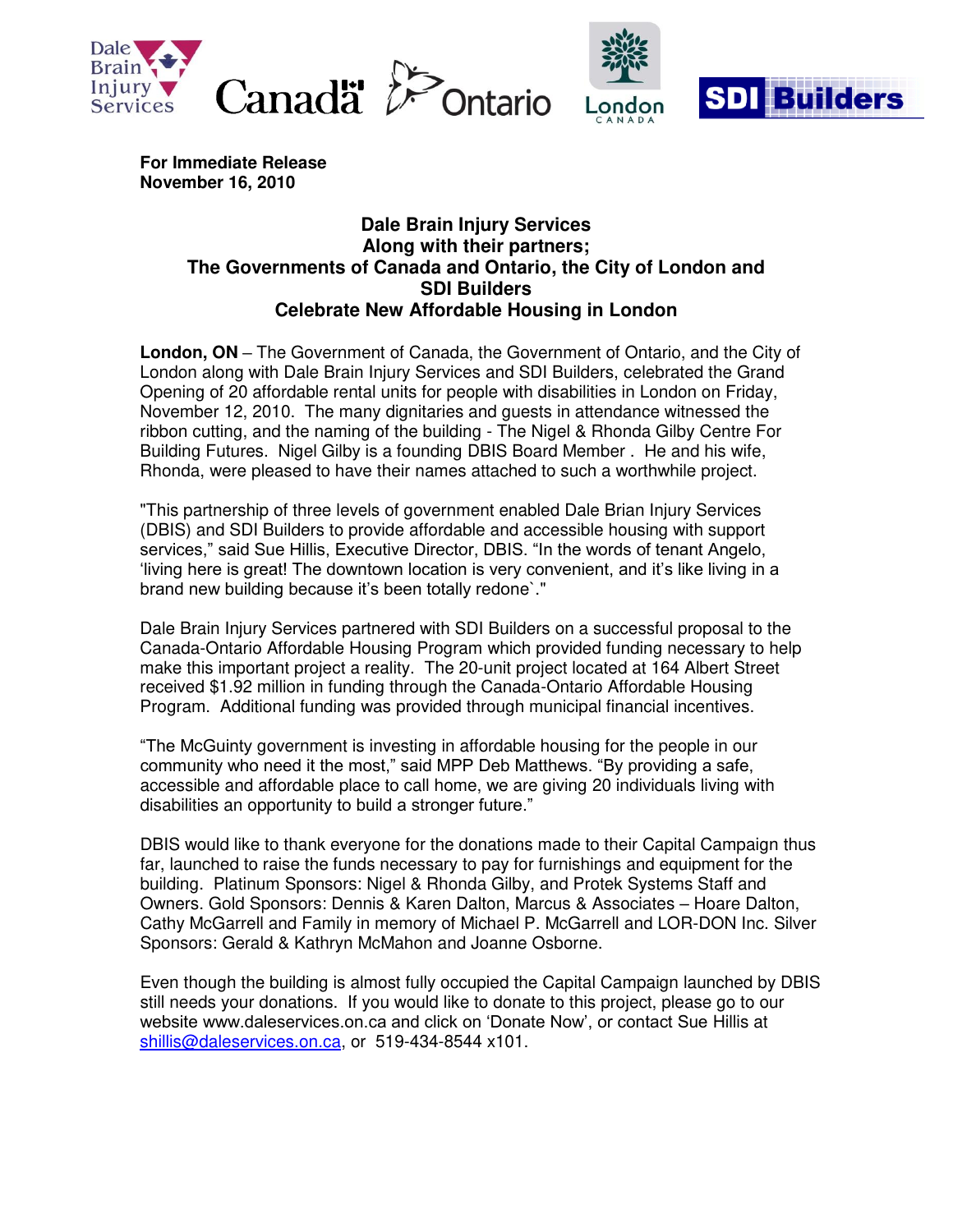

Margaret, Honourable Deb Matthews MPP, Controller Gina Barber, Nigel Gilby, Rhonda Gilby, Sue Hillis, Honourable Ed Holder MP.

For more information contact:

Sue Hillis Executive Director Dale Brain Injury Services 519-434-8544 x102 519-671-2321 [shillis@daleservices.on.ca](mailto:shillis@daleservices.on.ca)